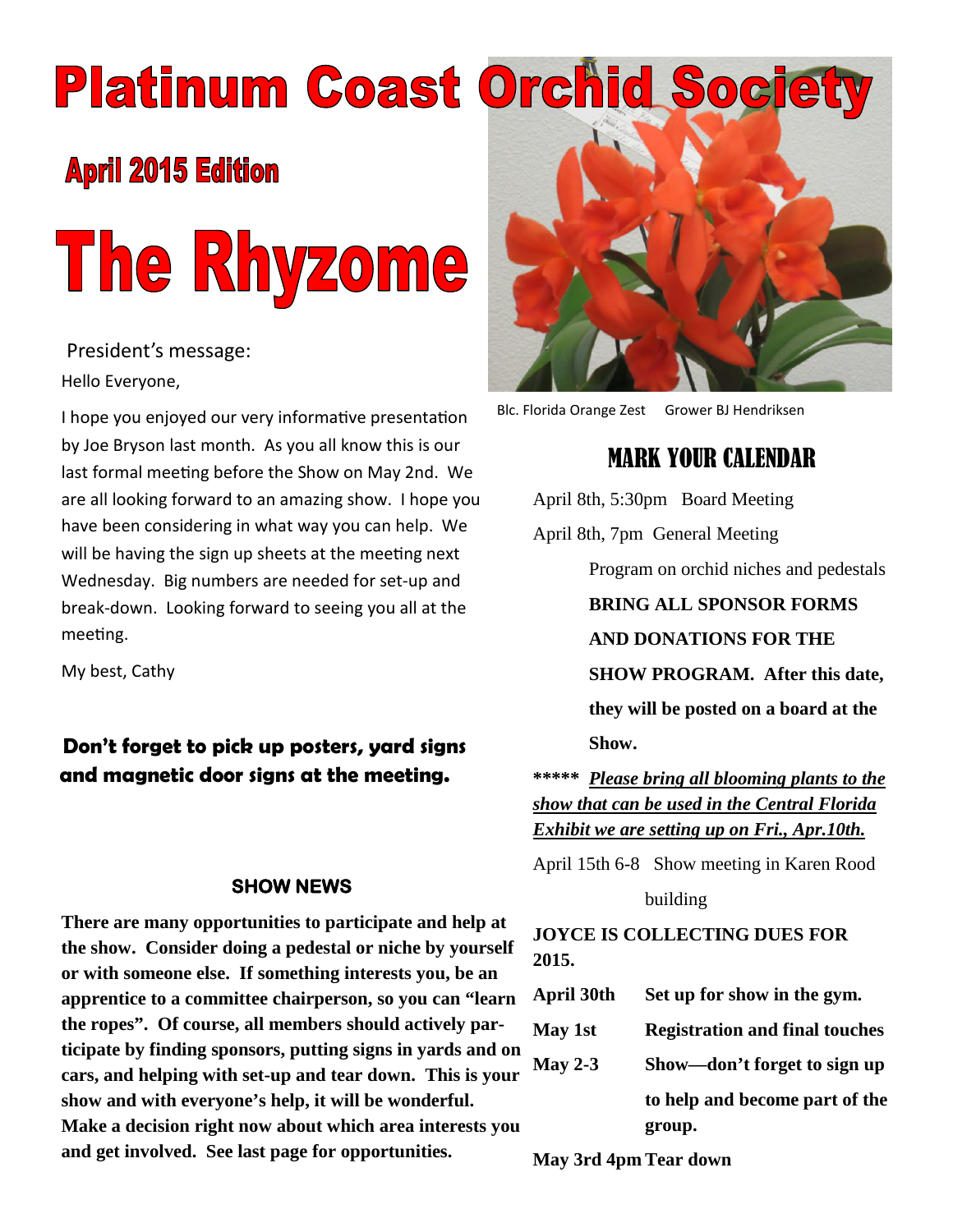# **2015 PCOS OFFICERS & CHAIRS**

#### **PRESIDENT**

#### **Cathy Virata**

**536-2095 President@PlatinumCoastOrchidSociety.org**

## **VICE PRESIDENT**

**BJ Hendriksen**

**452-0633 VP@PlatinumCoastOrchidSociety.org**

# **TREASURER**

**Joyce Schofield**

**783-5200 Treasurer@PlatinumCoastOrchidSociety.org**

# **SECRETARY**

**Holly Pardi 604-9954**

**Secretary@PlatinumCoastOrchidSociety.org**

# **PAST PRESIDENT**

**Dennis Gollehon**

**427-6959**

**DIRECTORS**

**Joann Amos**

**Camille Theobold**

**Nadine Kern**

**Margaret Croucher**

#### **MEMBERSHIP**

**Joyce Schofield**

**NEWSLETTER EDITOR**

**Patti Scholes**

**SUNSHINE/AOS LIAISON**

**Betty Adamson**

**PLANT FORUM**

**Betty Adamson**

**GREETER Wendy Benison**

**EXHIBITS**

**CFOS-Patti Scholes**

**PROGRAMS**

**Judy Law**

**PHOTOGRAPHER**

**Charlie Scholes**

**Jan Castillo**

**RAFFLE**

**Karen Snee**

**PUBLICITY**

**Ann Colchin**

#### **REFRESHMENTS**

**April—Maria Maloney**

**May—**

**June—**

**\*Thank you, Christina Rovira, for March's refreshments. They were delicious.\*\*\***

*Please consider being responsible for refreshments at a monthly meeting. If you have signed up and are not listed here OR if you would like to sign up for a month, please let Patti know at the meeting (or you can just hit reply and send by email.). Be sure to keep your receipts so you can be reimbursed by the club. You can make it simple by just picking up some iced tea and cookies at the store or you can surprise us with some special treats…..it's up to you.*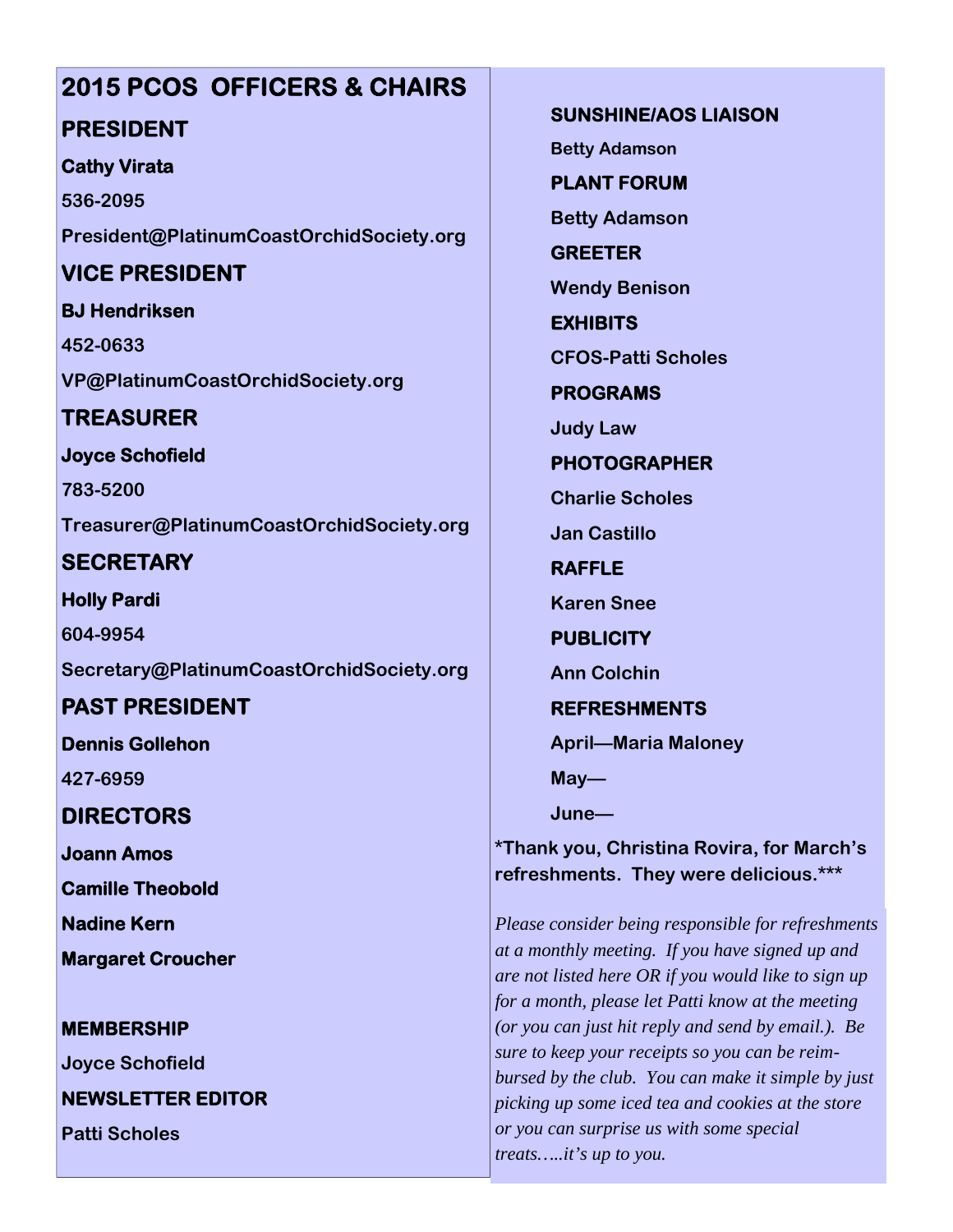# GREAT PLACES FOR MEMBERS TO FIND INFORMATION ON ORCHIDS:

1.. Programs—Take notes someday they will make sense

2. AOS Magazine articles. "Orchids" is available at every meeting. Check out the great articles in this month's edition.

3. Members - Ask longtime members about orchids, but realize that your yard and potting choices are key. We all use trial and error to succeed.

4. Internet sites—**www.aos.org**— This AOS site has the answer to almost any question.

5. Rambles at members' homes to help you identify the best way to grow your orchids.

We still need plants for the Central Florida Show. Bring them to the April meeting.

#### **UPCOMING SHOWS**

**Apr. 11-12 Central Florida Orchid Society Show** Bahia Shrine, 2300 Pembroke Dr., Orlando

> **Tallahassee Orchid Society Show** Doyle Conner Ag Bldg., Tallahassee

- **Apr. 25-26 Vero Beach Orchid Society Show** Riverside Park,Vero Beach
- **May 2-3 Platinum Coast Orchid Society** Kiwanis Island Park Gym, Merritt Island



*Above: Den. Violet Yamaji Grower Margaret Croucher*

*Below: Lc. Firedance Patricia Grower Judy Law, who was given this plant by-Charlie Scholes*



**Raffle Fun**

**Every current member who wears a nametag to the meeting will receive a raffle ticket for an orchid drawing.**